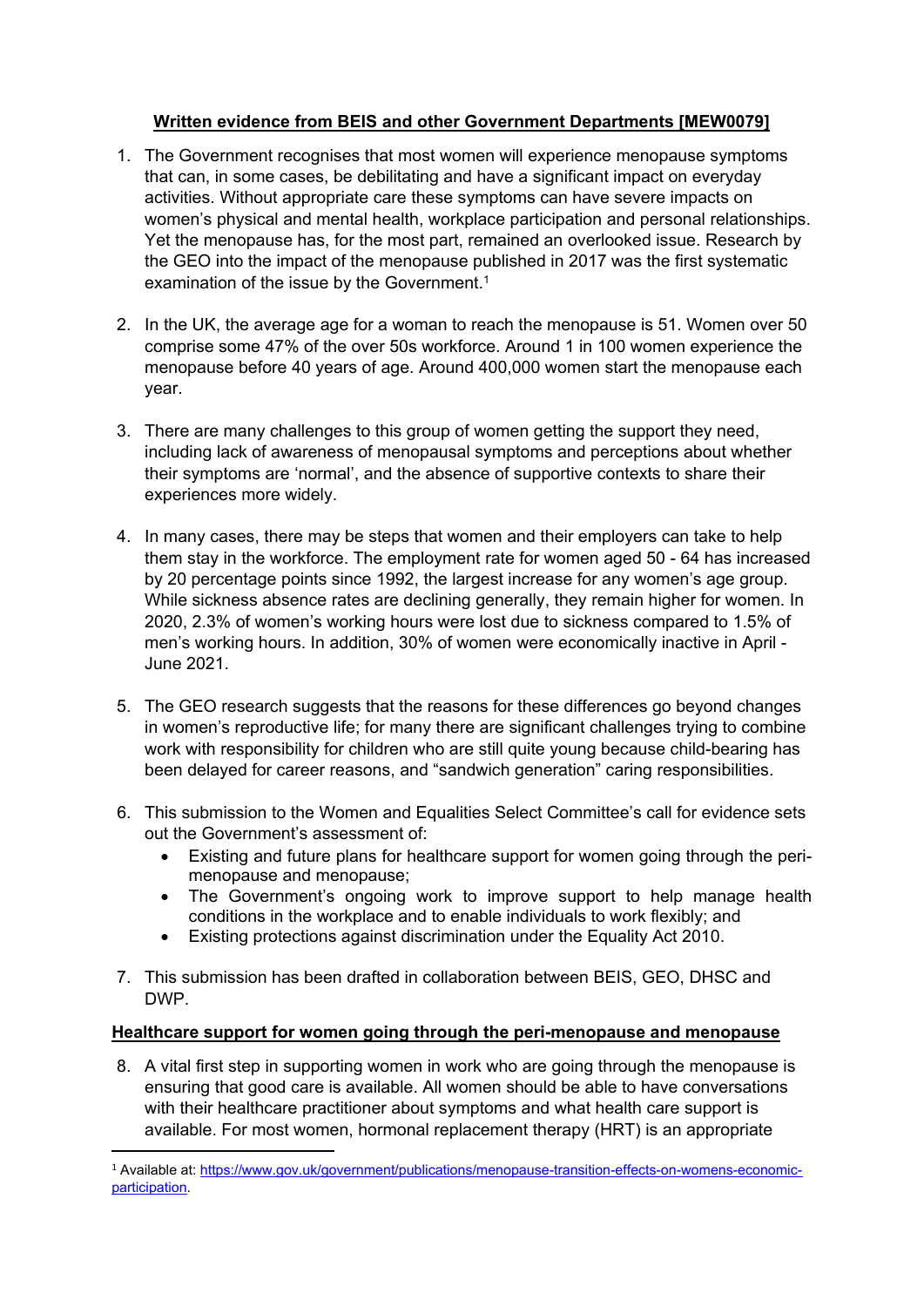treatment. However, it is estimated that only 10% of menopausal women are currently using HRT. There is work underway across the system to increase access to treatment and rates of prescribing. This is important for both health and wellbeing, and for reducing the impact of symptoms in the workplace. Reducing the impact of symptoms will, in turn, reduce the challenges women can face as a result of experiencing the menopause while in employment.

- 9. The National Institute for Care Excellence (NICE) guidelines on diagnosing and managing the menopause state that an individualised approach should be adopted at all stages of diagnosis, investigation, and management of the menopause. The guidelines, published in 2015 and updated in 2019, also outline the information which menopausal women should be given by clinicians to support the management of their symptoms. The guidelines aim to improve the consistency of support and information provided to women experiencing the menopause.
- 10. It is essential that clinicians are well informed about the menopause. Individual medical schools determine the content of their curriculum, deciding how to deliver training related to the menopause to undergraduates, and postgraduates where relevant. These curricula are monitored by the General Medical Council (GMC) to make sure standards are maintained.
- 11. The GMC is introducing the Medical Licensing Assessment (MLA) from 2024, which will test the core knowledge, skills, and behaviours that trainee doctors need to practice safely in the UK. The content for the MLA specifies several conditions and presentations relevant to women's health, including the menopause. GPs are also provided with mandatory training on the menopause, and this is enhanced by an e-learning programme developed by the Royal College of General Practitioners (RCGP) in collaboration with Health Education England (HEE). This programme includes sessions on: What is the Menopause, Managing the Menopause, and Premature Menopause.

### Our plans to improve menopause care

- 12. To ensure that NICE guidelines continue to reflect the latest evidence, a further update to the guidelines on the menopause has also been commissioned and NICE will confirm a publication date in due course. Stakeholders will be engaged throughout the review, starting with a consultation on the draft scope which is expected in early 2022.
- 13. In January 2021 NHS England and Improvement (NHSEI) established the 'Menopause Pathway Improvement Programme'. This programme brings together menopause specialists and other key stakeholders to improve the menopause care in England. The programme has two key strands.
- 14. The first is a population health management approach, which aims to develop optimal care pathways. Programme scoping work found that NICE guidelines are not followed consistently, and that misunderstanding of the menopause is common among both the population and healthcare professions. The programme aim is therefore to develop and implement optimal care pathways for women, non-binary, transgender, and intersex individuals going through the menopause, in line with NICE guidelines. The programme is taking a holistic approach to improving menopause care, including reviewing and updating information on the NHS website; designing and introducing evidence-based guides for professionals; reviewing the use of apps to support education and symptom tracking; and supporting local systems to implement change. The second strand is a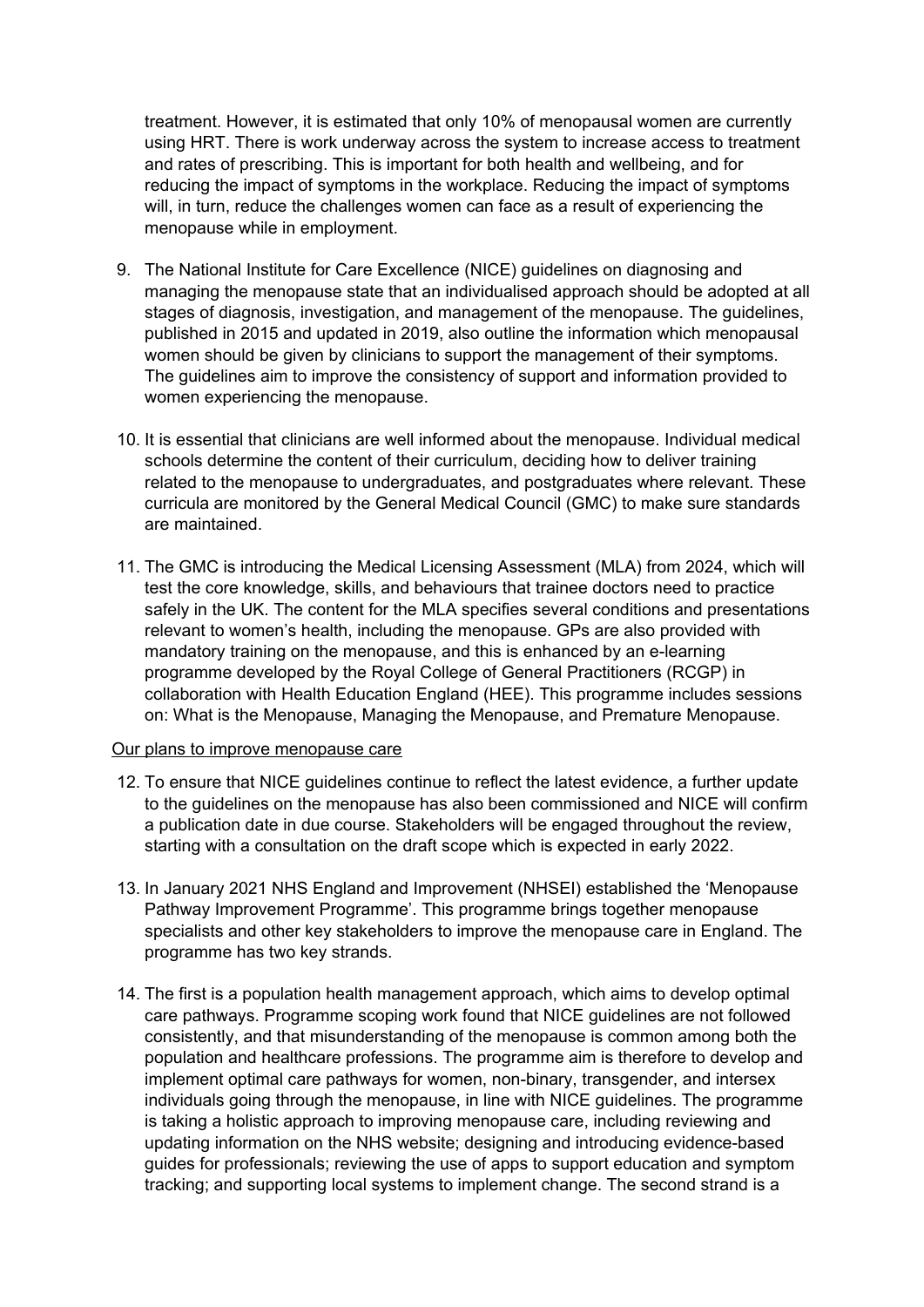retention programme for the NHS workforce. The impact of the menopause on the NHS is significant, given that 77% of the NHS workforce is female.

- 15. The menopause is a key workstream for the national retention programme ([NHS](https://www.england.nhs.uk/looking-after-our-people/) [England](https://www.england.nhs.uk/looking-after-our-people/) [»](https://www.england.nhs.uk/looking-after-our-people/) [Looking](https://www.england.nhs.uk/looking-after-our-people/) [After](https://www.england.nhs.uk/looking-after-our-people/) [Our](https://www.england.nhs.uk/looking-after-our-people/) [People](https://www.england.nhs.uk/looking-after-our-people/) [–](https://www.england.nhs.uk/looking-after-our-people/) [Retention\)](https://www.england.nhs.uk/looking-after-our-people/). The retention programme delivers several interventions at regional, system and provider level to support engagement and improved staff experience. It also brings together information, tools and practical support for systems and providers across the NHS so that they can improve retention locally.
- 16. Potential benefits for the workforce and employers include:
	- Increased workforce productivity and effectiveness (due to reduced brain fog and anxiety, and improved concentration and energy levels);
	- Increased workforce retention (20% of women currently either retire early or reduce their hours during the menopause and in addition the generational retention programme of work is targeting colleagues within this age profile); and
	- Savings from reduced sickness absence and presenteeism.
- 17. The aim of the programme is to build the optimal menopause support package, which will be pioneered in the NHS workforce through local health economies / systems. NHSEI will support local Primary Care providers, Primary Care Networks, Trusts and Integrated Care Systems to implement best practice in support of colleagues within the workforce. The aim is also to develop an evidence-based workforce support model which can then be shared with and replicated in other sectors, including for example through the development of toolkits, events, masterclasses, and videos created to illustrate best practice and shared learnings from the menopause retention workstream.
- 18. The Government is working closely with NHSEI to ensure alignment with the Women's Health Strategy and findings from the Call for Evidence, enabling the programme to be informed by women's experiences.
- 19. It is imperative that the Government listens to women's experiences of the health and care system, including the menopause. For this reason, in March 2021 DHSC launched a Call for Evidence to inform the development of England's first Women's Health Strategy. The Strategy will set an ambitious and positive new agenda to improve the health and wellbeing of women across England. This Strategy marks a turning point in how the Government approaches women's health. This Government is making women's voices heard and placing women's voices at the centre of this work.
- 20. DHSC launched the Call for Evidence to ensure that the strategy reflects what women identify as priorities. It gathered women's experiences and views regarding their health and care. It ran for 14 weeks from 8 March to 13 June.
- 21. The Call for Evidence survey asked a number of questions about women's experiences of the menopause, including how comfortable women feel talking about it with friends and family and clinicians, and whether women feel they have enough information on the menopause. The survey also contained questions about experiences of specific conditions or disabilities, where the menopause could be selected as an option. Furthermore, the survey included a section on women's health in the workplace, where respondents had the opportunity to provide their views on current support available in the workplace and what else they would like to see.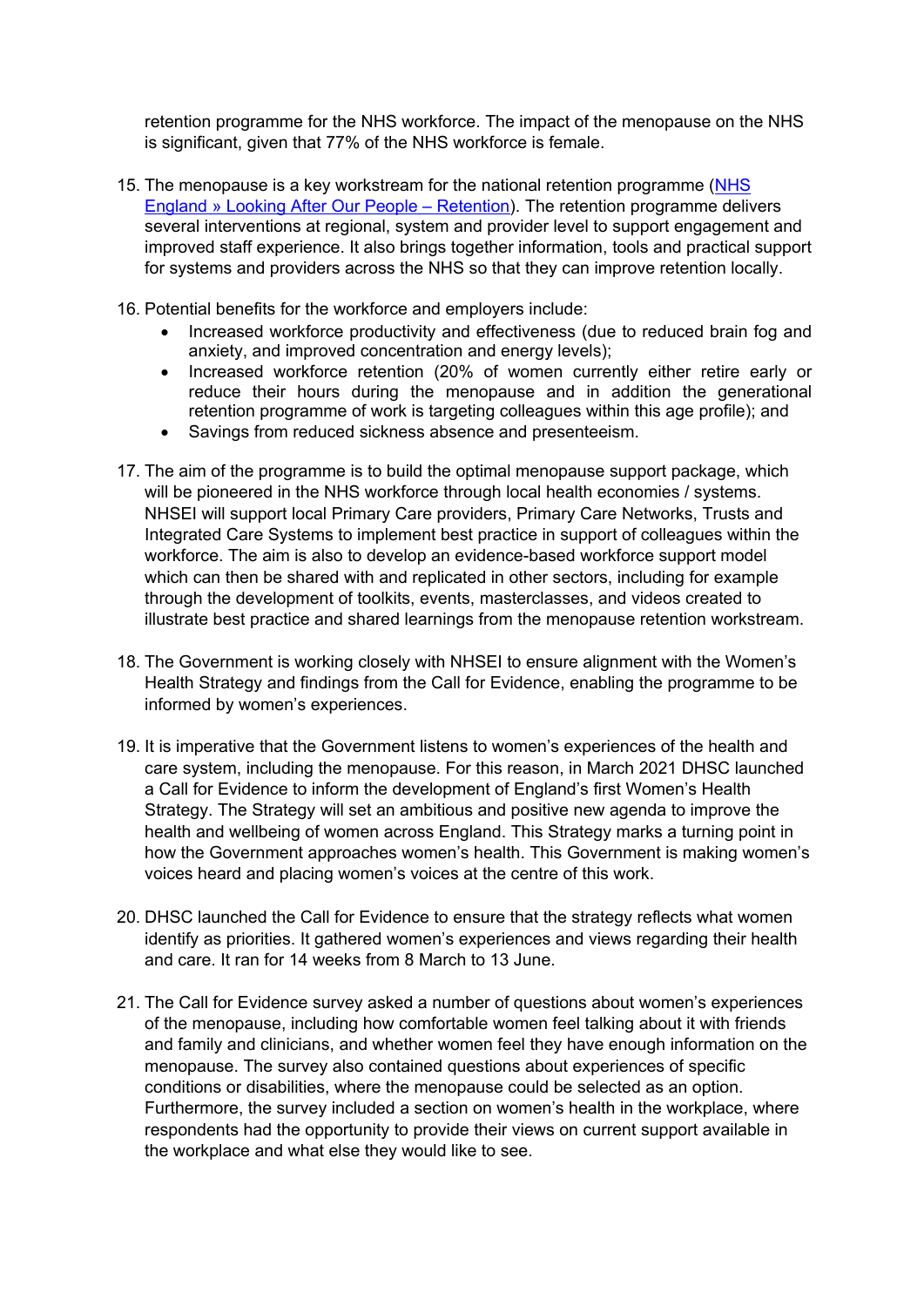- 22. The survey received responses from over 100,000 individuals, and that over 500 organisations, charities, and researchers provided written submissions. DHSC also commissioned a series of focus groups to gain greater depth of insight and to reach from underrepresented groups to understand their priorities. The academic report of the focus groups will be published in the Autumn.
- 23. To provide further insight into women's experiences, Public Health England and the London School of Hygiene and Tropical Medicine (LSHTM) recently ran a pilot "tracker survey", to examine how reproductive health is experienced across the life course. The survey asked a number of questions relating to the menopause, including relating to absence from work, workplace menopause policy, and access to health services. Around 10,000 women responded to the digital pilot during July 2021 and results from the survey are currently being analysed and will inform the development of the Government's Women's Health Strategy and Sexual and Reproductive Health Strategy.
- 24. It is very important that the Government is able to monitor trends and improvements in menopause care. In 2020, PHE conducted a consensus process to develop a set of Reproductive Health (RH) indicators that could be used at national, regional, and local levels to track RH access and outcomes across the life course and the health system. A final set of 23 indicators were agreed through this process, including two new indicators that related to the menopause, one of which explicitly covers the impact of the menopause on work. Development of these indicators is a priority ambition of the PHE RH programme going forwards.
- 25. Whilst analysis of the Women's Health Strategy Call for Evidence is ongoing, the menopause has already emerged as a key theme for respondents. In the online survey, the menopause was the topic respondents aged 40 - 49 and 50 -59 most wanted the Women's Health Strategy to cover.<sup>2</sup> DHSC have also received a number of written submissions from professional bodies, charities and clinicians focussed on the menopause. The menopause will certainly be a priority within the upcoming Women's Health Strategy.
- 26. Following analysis of the Call for Evidence, the Women's Health Strategy will draw this work together and take an end-to-end look at women's health, from adolescence to older age. This approach will ensure that women will have more open conversations about their health and receive improved treatment. Breaking down these taboos will ensure that women can have more open conversations about their health, including the menopause, at work. The Strategy will adopt a whole health system approach and DHSC is working with delivery partners across the health system, as well as other Government departments. The Government aims to publish the strategy by the end of 2021.

# **Supporting women in work during the menopause**

27. The Government understands the importance of supporting everyone to balance their personal and working lives. For women, who can face challenges in remaining in employment whilst experiencing the menopause, policies which help to manage personal needs and responsibilities alongside remaining in employment are particularly important.

 $2$  The full analysis of the Call for Evidence is not yet published but will be in due course.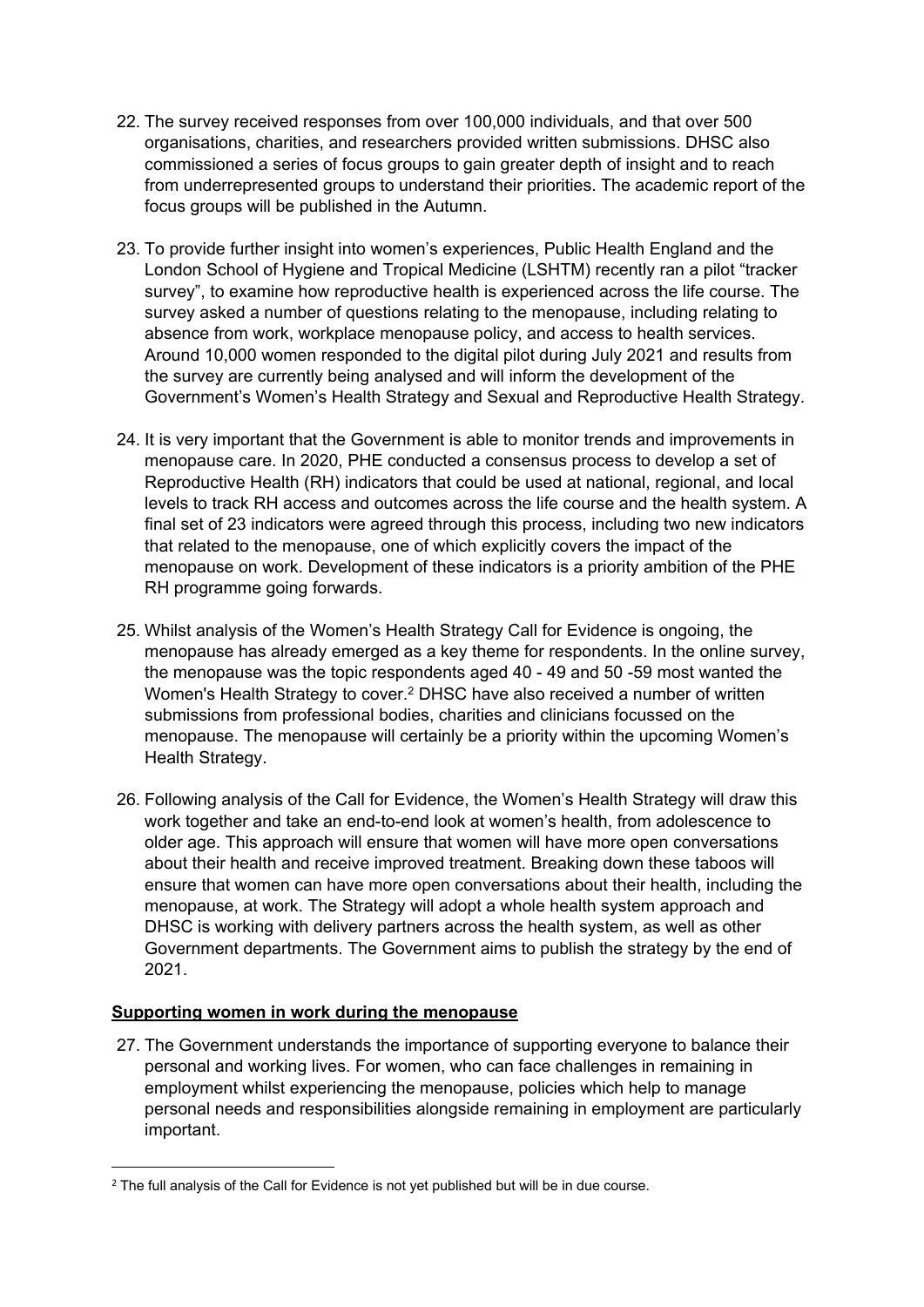- 28. In Parliament, too, there have been annual debates to mark International Menopause Day, which has been a positive step in tackling the hidden issues and misconceptions. The Government also welcomes the recent establishment of the menopause APPG, which is chaired by Carolyn Harris MP.
- 29. This wider debate has ensured that more employers are aware of the issues and the Government is aware of a number of Networks across the public sector seeking to engage managers and staff alike e.g. the cross-government menopause network, those in Police Forces and the NHS and across Universities.
- 30. The Committee's attention is drawn to the early leadership of the Women's Business Council (an Expert Committee advising successive Ministers for Women) on this important subject. Their work to dispel myths surrounding the menopause, to shine a spotlight on women experiencing the effects in senior leadership positions in companies and their efforts to maximise women's economic potential at all stages of their working lives, provided vital stimulus to expand understanding.
- 31. Subsequently, Acas published guidance for employers on managing the menopause in the workplace.
- 32. The following section of the submission to the Committee's call for evidence sets out the areas in which the Government is taking steps to support women to stay in work while managing personal needs or health conditions. Whilst not specific to supporting women who are experiencing the menopause, the policies set out below are relevant in this context and important in preventing these valuable individuals from dropping out of the labour market.

## Flexible Working

- 33. Flexible working, which can include hybrid working, can be an important way for individuals to work in a way that meets both their personal needs, and those of their employer. For women experiencing the menopause, flexible working arrangements may make it easier for them to manage their symptoms whilst remaining in work.
- 34. The Government recognises that there is no 'one size-fits-all' approach to flexible working arrangements and that the extent to which flexible working is suitable for individuals will depend on personal and organisational circumstances. It is therefore important that any such arrangements are discussed between employers and employees.
- 35. Flexible working covers a range of working arrangements around the time, place and hours of work. The offer of flexible working can bring benefits to employers and employees alike: it gives employees much-welcomed choice when looking to balance work and life at home; and helps employers to recruit and retain valued staff members.
- 36. The Government has made a clear commitment to encourage flexible working and to consult on whether it can be made the default unless employers have good reasons not to. This consultation launched on 23<sup>rd</sup> September and will close on 1<sup>st</sup> December 2021. It considers measures on how to improve the existing statutory right to request flexible working to better support flexible working as the default.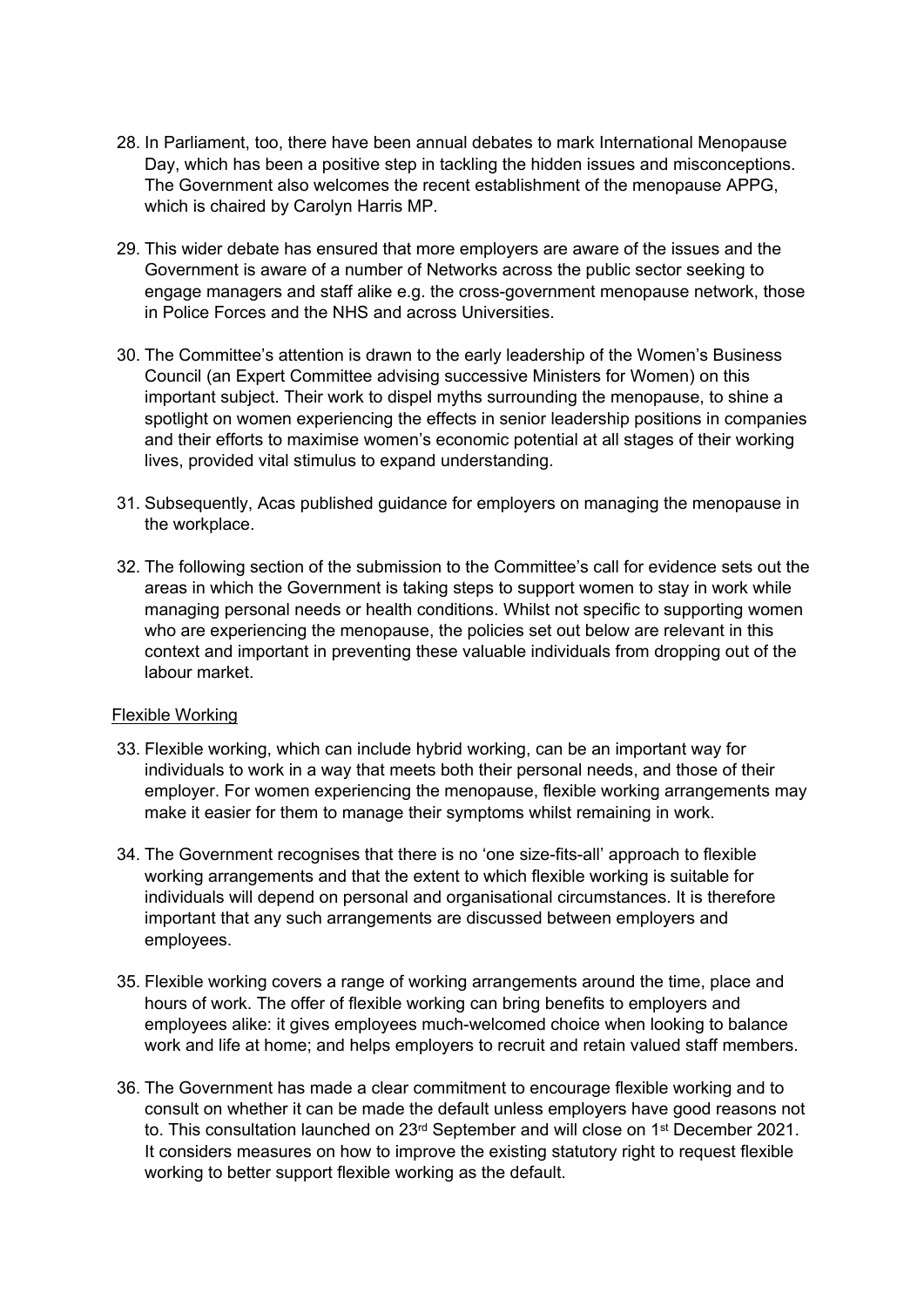- 37. In modern workplaces, our understanding of what it means to work flexibly and therefore what it means to make flexible working the default – extends beyond requesting contractual changes to employment terms and conditions. It is also about getting the culture right.
- 38. Engagement with stakeholders (including those with long-term health conditions and older workers) has demonstrated an unmet need for time away from work on a temporary basis – to attend a one-off or regular appointment, for example.
- 39. In order to more fully explore this potentially unmet need, the Government will launch a separate Call for Evidence looking at the sorts of 'extra' flexibility people may need to help them live their lives in the best way they can – both at work and at home. The Call for Evidence will explore the need for 'ad hoc' and informal flexibility and how this can best be supported. In addition to the statutory right to request flexible working, more informal flexibility could help to support women going through the menopause whilst in employment.

### Health is Everyone's Business (HiEB)

- 40. The Government recognises the complex decisions faced by employers during the pandemic and the adaptions they have made for employees and to their operations, to be able to continue trading and to support people to continue working, such as increased working from home and flexibility around working patterns.
- 41. Preventing health-related job loss is crucial for economic recovery and can protect the progress made on reducing the disability employment gap before the pandemic.
- 42. There are also benefits for employers in supporting employees with health conditions; for example, investing in employee health and wellbeing can lead to increased workforce productivity and help to retain key talent in an organisation and save on recruiting costs.
- 43. For employees, the benefits of being in work are clear, with research showing that good work is good for mental and physical health and wellbeing.
- 44. DWP's recent research shows employers agree it is their responsibility to encourage employees to be healthy, but there is variation in practice across different employers which shows the need to take further action. Consistency in employer support will help to ensure no group is left behind as the economy recovers from economic recession and a healthier population reduces pressure on both the health and welfare systems at a time when they are experiencing unprecedented demand.
- 45. The Health is Everyone's Business (HiEB) consultation, published in July 2021, set out a balanced package of proposals which aim to reduce ill-health related job-loss, and build on commitments made in Improving Lives: The Future of Work, Health and Disability, published in 2017.
- 46. While HiEB did not contain policies on the menopause or any other specific health conditions, the measures the Government is taking forward are intended to support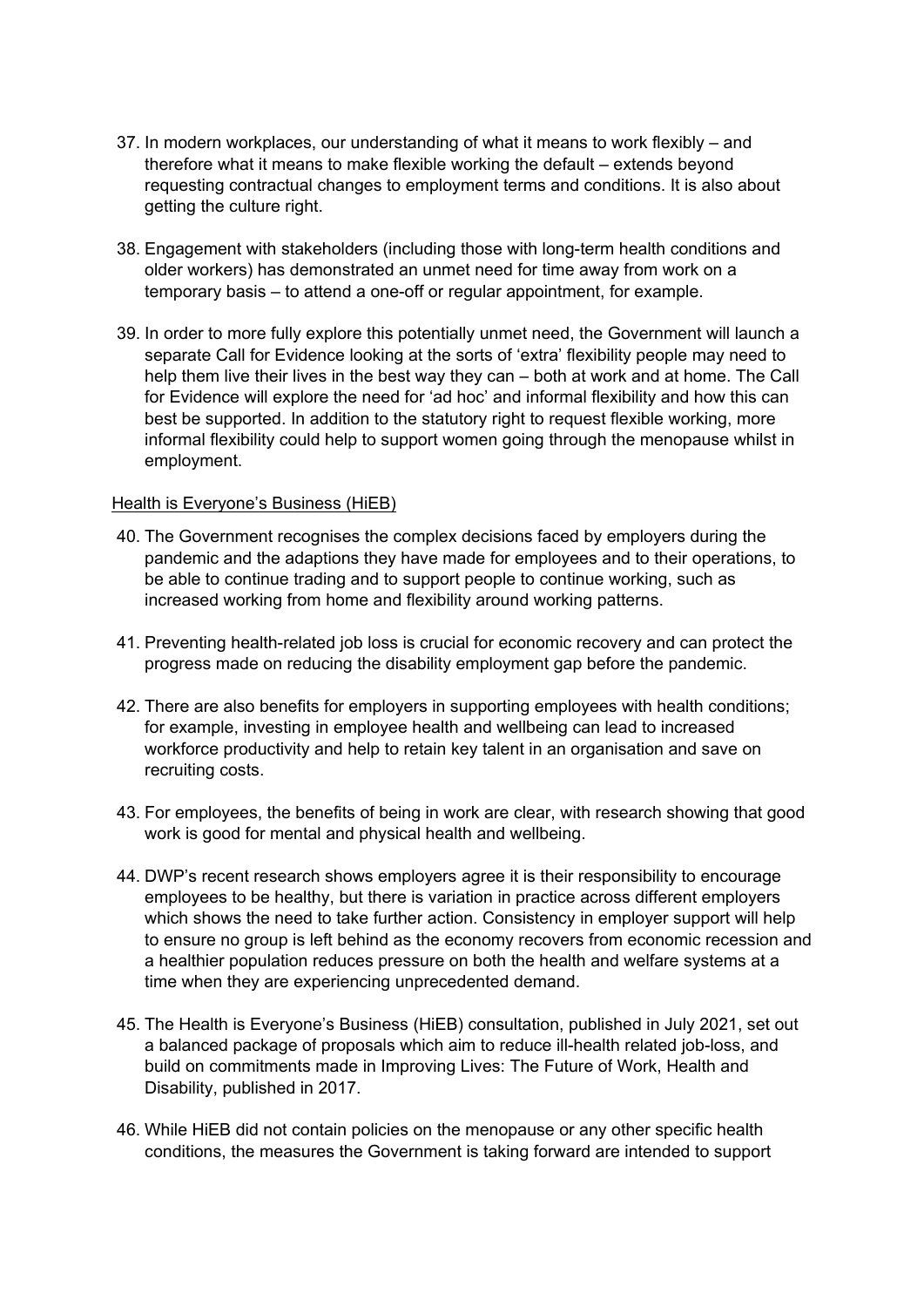employers and employees with any health condition or disability in the workplace. These measures will:

- provide greater clarity around employer/employee rights and responsibilities;
- recognise the important role of Occupational Health (OH); and
- re-enforce the need for employers to have access to clear and compelling information and advice that is easy to understand, trustworthy and accessible, and improve access to expert support services such as occupational health services when needed.
- 47. The measures have the potential to support people with health conditions to remain and thrive in work, support business productivity, and potentially reduce pressures on the NHS.
- 48. Through the package of measures proposed, we can start building a system that works for everyone, with the Government, employers, and healthcare professionals all working together with the benefit of learning gained from the challenges faced and overcome during the COVID-19 pandemic.

### Statutory Sick Pay (SSP)

- 49. Statutory Sick Pay (SSP) provides a minimum level of income for employees when they are sick or incapable of work. This can include women suffering from menopausal symptoms subject to meeting eligibility conditions.
- 50. Employers are legally required to pay SSP to eligible employees who are off work sick or incapable of work, where employees meet the qualifying conditions. This includes being classed as an employee and having average weekly earnings of at least £120, known as the Lower Earnings Limit. Some employers may also decide to pay more, and for longer, through Occupational Sick Pay.
- 51. SSP is paid at a flat rate of £96.35 per week for up to 28 weeks per period of sickness absence. Any absences which are less than 8 weeks apart are considered linked and form one period of absence. Once waiting days have been served, SSP is paid for all days of work missed because of sickness in any linked periods. This supports employees who have fluctuating conditions (which may include the menopause) who may take frequent absences from work as part of managing their health condition. In any new period of sickness absence, employers are entitled to an additional 28 weeks' SSP, where they meet the eligibility conditions.

#### Information and advice

52. DWP is currently working on improving the information and advice it offers employers relating to ill health and disability, including support for mental health and well-being. This work is currently being developed with employers from small businesses to ensure it meet their needs.

#### Employer engagement

53. DWP works across Government, with employers via the Business Champion for Older Workers, and with external partners, to ensure suitable employer practices and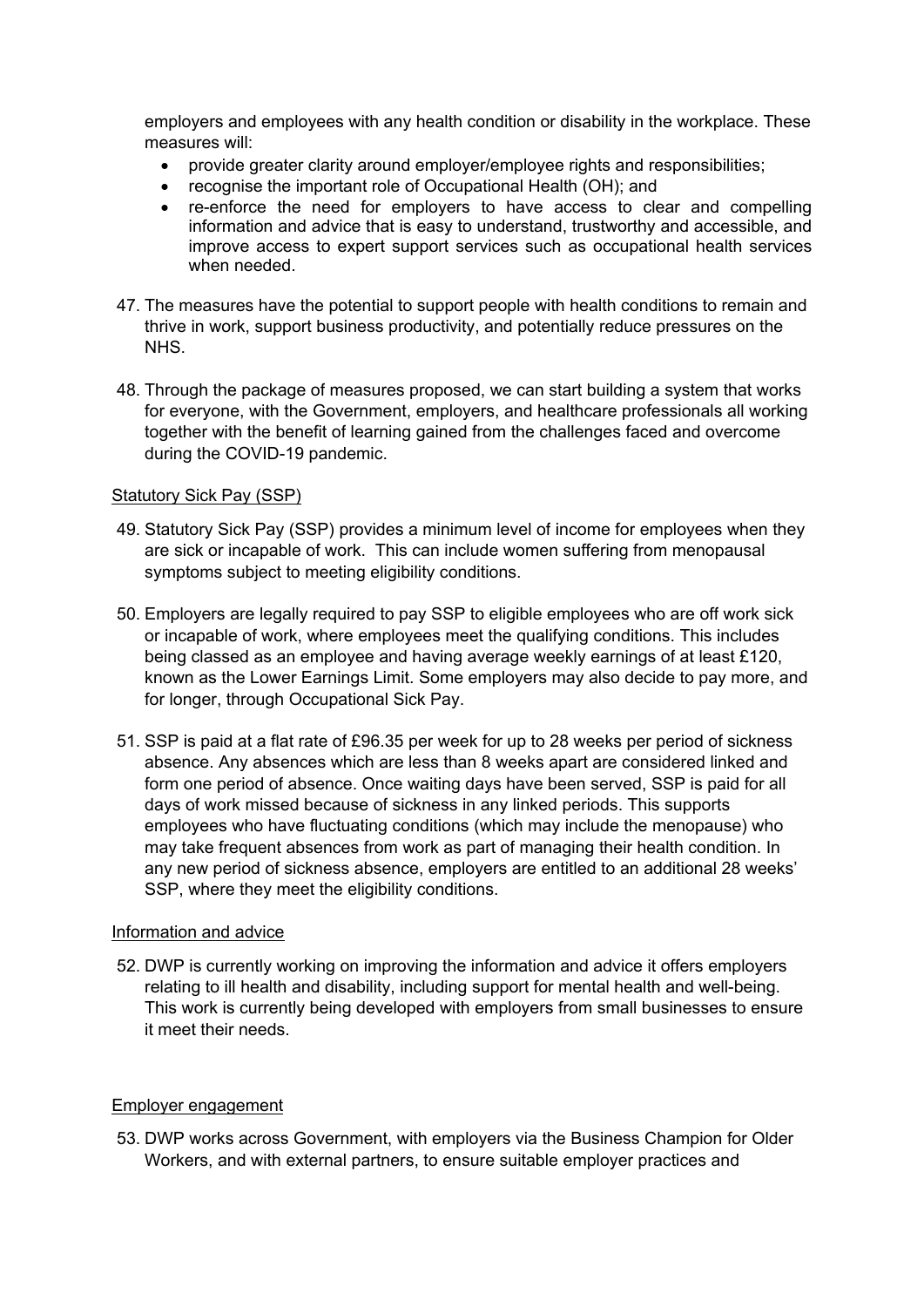measures are in place to support older workers to stay in, progress or remain close to the labour market.

- 54. A key component of this activity is the Minister for Employment's Roundtable of employer organisations, using trusted voices to influence and drive change.
- 55. At the July 2021 meeting of the Ministerial Roundtable, the Minister tasked members to look at the menopause and employment as an issue, emphasising the importance of the provision of support and understanding by employers to enable people to have fulfilling working lives in the latter stage of their careers.
- 56. As a consequence, Roundtable members from the Chartered Institute of Personnel and Development, the British Chamber of Commerce, the Federation of Small Businesses, the Recruitment and Employment Confederation, UK Hospitality, Business in the Community, and the Business Champion for Older Workers are working together in a Task and Finish Working Group which will report back to the Minister in November with recommendations to take forward.
- 57. To raise awareness and drive action, the Government has appointed Andy Briggs, CEO of Phoenix Group, as Business Champion for Older Workers. Andy Briggs spearheads the Government's work to support employers to hire and retain older workers. He actively promotes the benefits of older workers and multigenerational workforces to employers across England – influencing them both strategically and in terms of practical advice.
- 58. Over the last year DWP has been working with the employer organisations Chartered Institute of Personnel and Development (CIPD), British Chambers of Commerce, Acas and Local Enterprise Partnerships to deliver a series of webinars aimed at small and medium enterprises on the importance to employers of supporting older workers in order to retain them in the workforce and maintain their wellbeing and productivity.

## **The Equality Act 2010 and existing protections against discrimination**

- 59. As with other employment issues, a framework of legislative protection is an important backdrop that should act as an incentive to employers to adopt best practices. This can help to prevent problems arising in the first place and help employers to work with employees to solve issues where they arise. Ideally recourse to the law should be the last option, but for some women this will be the only means of obtaining a just outcome where they feel that they have been less favourably treated because they are going through the menopause.
- 60. Menopause is not a protected characteristic in the Equality Act 2010 (the Act), but sex, age and disability are all characteristics which can provide protection against unfair treatment of employees going through the menopause, as the Employment Tribunal cases set out in the Annex demonstrate. Depending on the circumstances of a case, a claimant might bring claims for discrimination relating to one, two or all three protected characteristics. All three characteristics - including sex - do of course apply equally to both women and men, including transgender men and women, potentially providing scope for a man to claim discrimination on grounds relating to the male menopause ("andropause').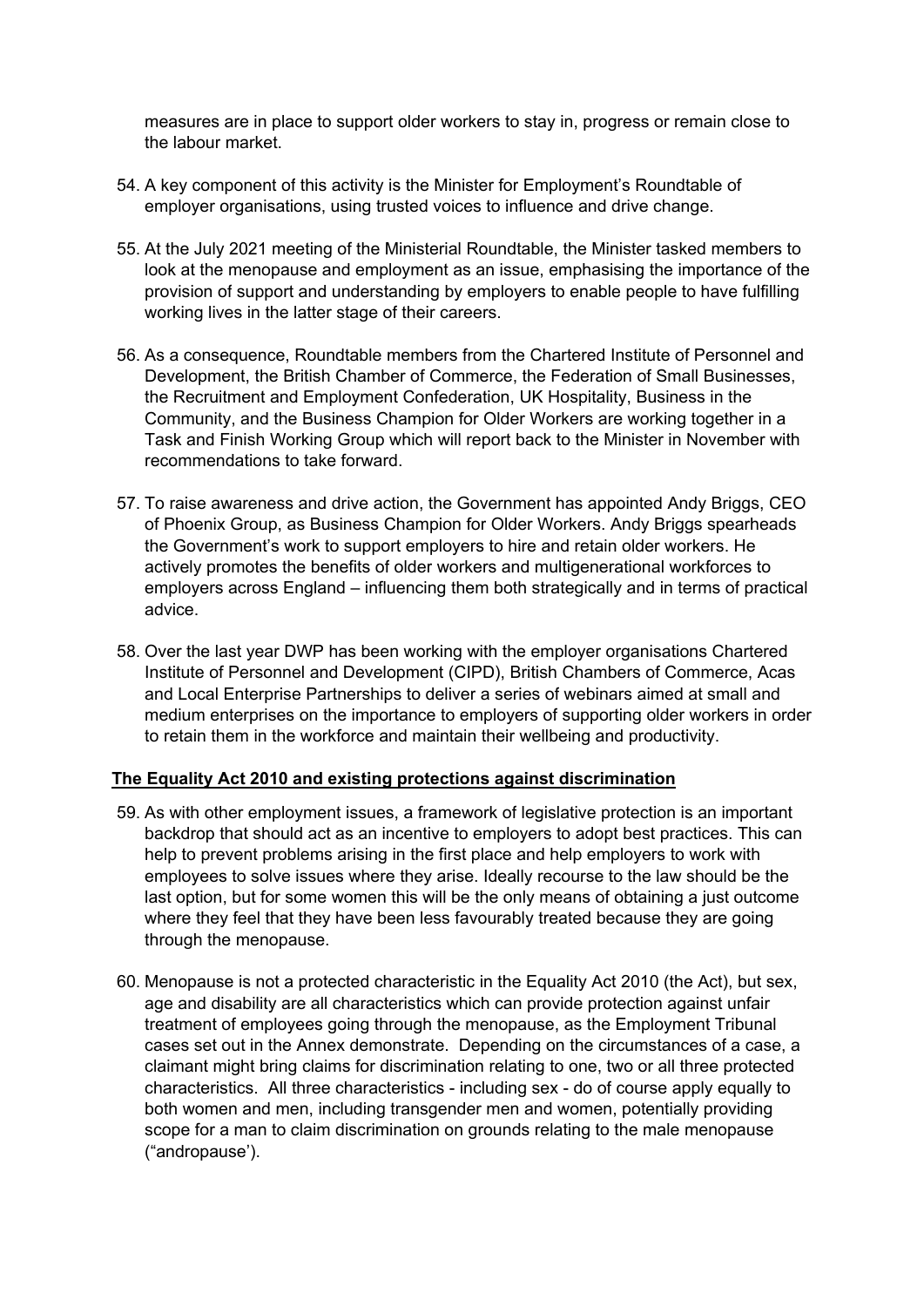- 61. For disability claims, tribunals are required to focus on the effects of the condition rather than how to define the condition itself, so a lot will depend on the evidence that menopausal symptoms are affecting the person's day-to-day activities and the longevity of those symptoms. This seems appropriate to the legal treatment of a condition that can be fluctuating and longer-term.
- 62. Until recently, menopausal health had the reputation of being a taboo issue as far as discussion in the workplace was concerned. That is now changing, as these and other employment tribunal cases confirm. The findings in recent cases show that employees have scope within the Act to challenge outdated and/or insensitive treatment by employers, claiming under one or more of the three relevant characteristics. Increasing publicity given to the impact of the menopause at work, including through the media and this inquiry, is likely to mean that employers find themselves at growing risk of legal challenge if they fail to recognise and make accommodation for employees with menopausal symptoms.

# **Conclusion**

- 63. The Government is committed to supporting employers to improve their understanding of health issues such as the menopause and to introduce policies that support women in the workplace – as set out in this evidence submission.
- 64. The Government recognises the importance of the issues being considered by the Women and Equalities Select Committee as part of this inquiry and looks forward to continuing to the Committee's report.

## **Annex**

## Sex discrimination - Merchant v BT (2012)

A BT manager dismissed an employee who was going through the menopause, on grounds of poor performance. This was despite the manager having received a GP report outlining her menopause-related health issues. The manager had also compared the experience of his own wife to the condition of his employee, wrongly assuming that the menopause affects all women the same. The tribunal found against BT, as the manager had not followed the capability policy which included seeking medical evidence. It also concluded that BT would not have treated a male in comparable circumstances who was experiencing concentration failure in the same way.

## Disability discrimination - Davies v Scottish Courts and Tribunals Service (2018)

The employee was perimenopausal and was experiencing significant symptoms. To treat cystitis, she was prescribed granulated medication to put into water, which resulted in a dispute with two court users who she thought had drunk her medicated water. The employer undertook a health and safety investigation followed by disciplinary action against the employee. She was dismissed for gross misconduct despite an occupational health report which confirmed that she had perimenopausal symptoms which affected her memory of the events and concentration.

The tribunal found that the court management had not taken into account evidence of the impact the menopause had on her behaviour and concentration at the time of and following the incident. The employee was reinstated and awarded £19,000.